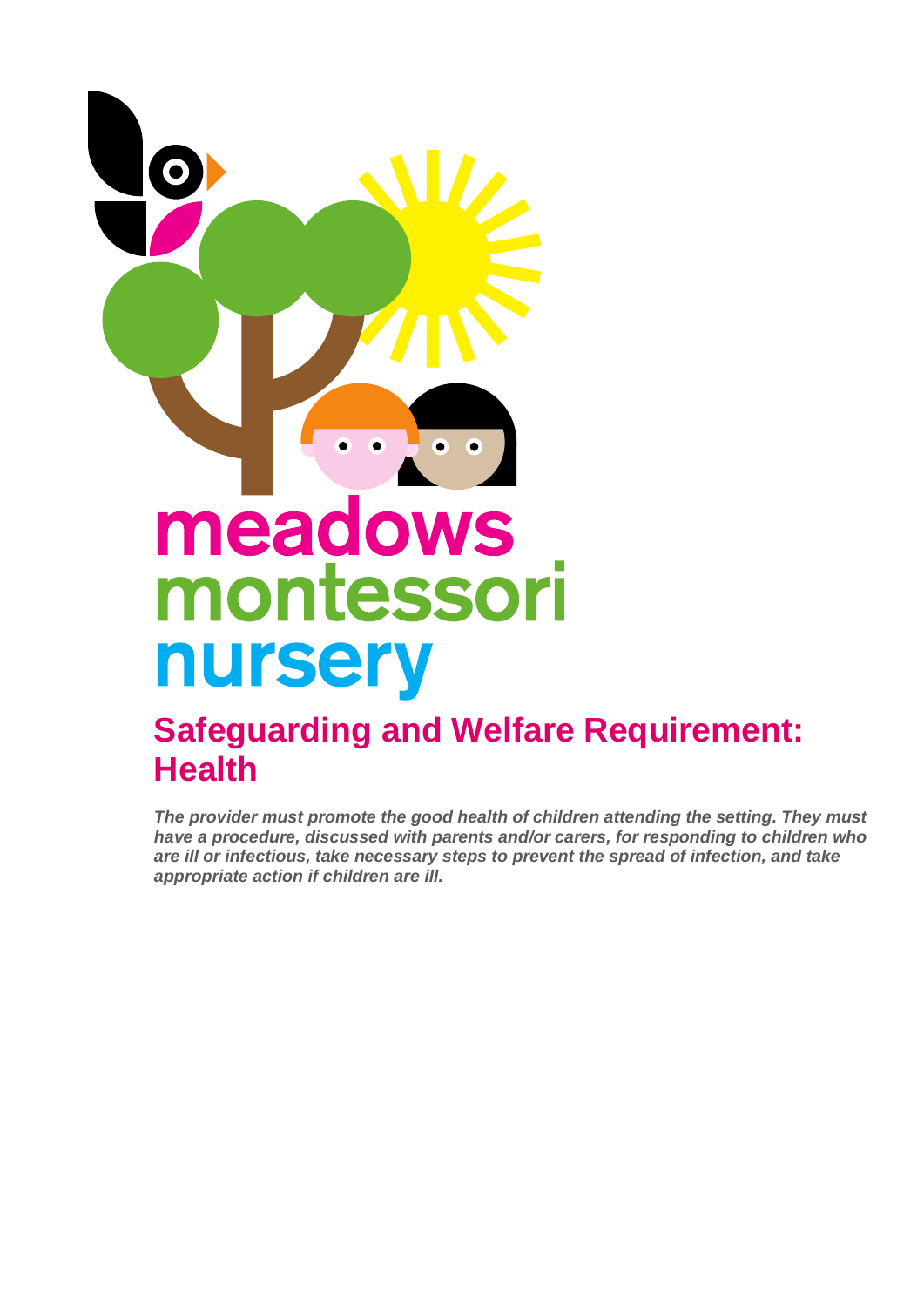

# **6.2 Managing children who are sick, infectious, or with allergies**

## **Policy statement**

We aim to provide care for healthy children through preventing cross infection of viruses and bacterial infections and promote health through identifying allergies and preventing contact with the allergenic trigger.

### *Procedures for children who are sick or infectious*

- **EXECT** If children appear unwell during the day for example, if they have a temperature, sickness, diarrhoea or pains, particularly in the head or stomach – the parents will be telephoned and asked to collect their child, or to send a known carer to collect the child on their behalf.
- **■** If a child has a temperature (over  $37.5^{\circ}$ C), they are kept cool, by removing top clothing and sponging their heads with cool water, but kept away from draughts.
- **•** The child's temperature is taken using a digital thermometer.
- **.** If the child's temperature does not go down and is worryingly high, then we may give them Calpol or another similar analgesic, after first obtaining verbal consent from the parent where possible. This is to reduce the risk of febrile convulsions, particularly for babies. Parents sign the medication record when they collect their child. Parents will also be asked to collect their child.
- In extreme cases of emergency, an ambulance is called and the parent informed.
- **•** Parents are asked to take their child to the doctor before returning them to the setting; we can refuse admittance to children who have a temperature, sickness and diarrhoea or a contagious infection or disease.
- Where children have been prescribed antibiotics for an illness or complaint, we ask parents to keep them at home for at least 24 hours before returning to the setting.
- **EXECT** After diarrhoea, we ask parents keep children home for 48 hours following the last episode.
- **•** Some activities, such as sand and water play, and self-serve snacks where there is a risk of crosscontamination may be suspended for the duration of any outbreak.
- We a list of excludable diseases and current exclusion times. The full list is obtainable from www.hpa.org.uk/webc/HPAwebFile/HPAweb C/1194947358374 and includes common childhood illnesses such as measles.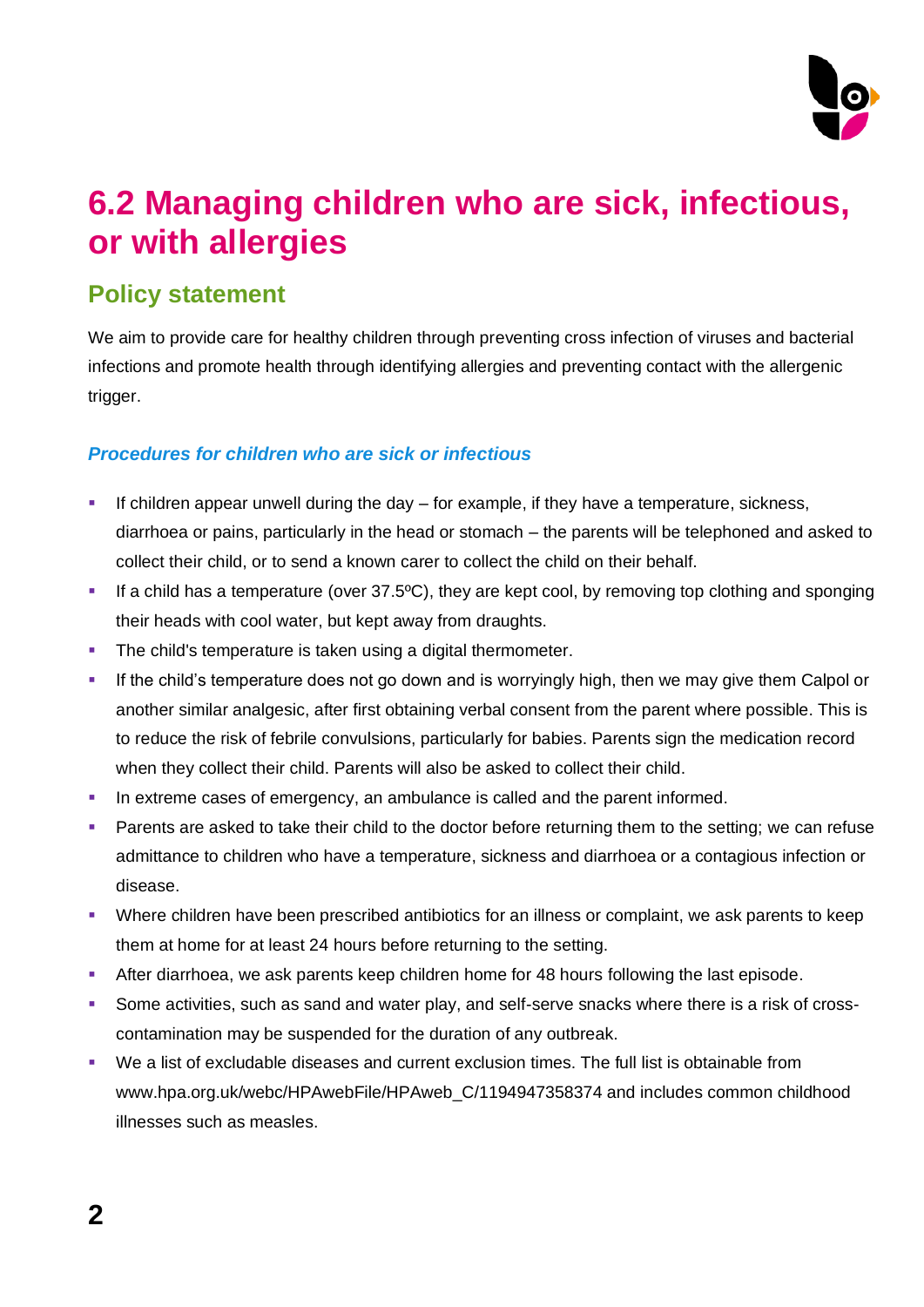

| <b>ILLNESS</b>           | <b>EARLY SYMPTOMS</b>                                                                                                                                             | <b>PERIOD OF ABSENCE</b>                                                                                                                                                                                                                                                                                |
|--------------------------|-------------------------------------------------------------------------------------------------------------------------------------------------------------------|---------------------------------------------------------------------------------------------------------------------------------------------------------------------------------------------------------------------------------------------------------------------------------------------------------|
| <b>Chicken Pox</b>       | 2/3 spots on the trunk of the body                                                                                                                                | 7-10 days, until all spots have dried<br>up                                                                                                                                                                                                                                                             |
| Common Cold              | Sneezing, sore throat, runny nose<br>and temperature                                                                                                              | 2-5 days, until symptoms have<br>cleared up<br>*Amendment due to Covid-19<br>Parents are asked to keep their child<br>at home for 48 hours if displaying<br>symptoms of a cold (runny nose etc)                                                                                                         |
| Conjunctivitis           | Weepy, sore red eyes                                                                                                                                              | Your child does not need to stay<br>away from nursery if they have<br>conjunctivitis unless they are feeling<br>particularly unwell. However, if there<br>are a number of cases reported to<br>the nursery, you are advised to keep<br>them away until their infection has<br>cleared up (24-48 hours). |
| Coronavirus (Covid-19)   | High temperature, new continuous<br>cough, loss of taste or smell                                                                                                 | For children testing positive for Covid<br>the advice is to keep them at home<br>for at least 3 days. If you have Covid<br>in your family we request that you still<br>keep your child off please, until the<br>person who has Covid feels better (5<br>days).                                          |
| Diarrhoea                | 2 foul nappies/bowel movements,<br>colouring abnormal for individual                                                                                              | 48 hours free from last runny bowel<br>movement and normal bowel action<br>returned                                                                                                                                                                                                                     |
| Ear Infections           | Temperature, sore red ear, child<br>holding ears, general malaise                                                                                                 | 24 hours of antibiotic treatment at<br>home                                                                                                                                                                                                                                                             |
| Gastroenteritis          | Runny bowel movement and vomiting                                                                                                                                 | Minimum of 48 hours free from<br>vomiting and normal bowel action<br>returned                                                                                                                                                                                                                           |
| Impetigo                 | Weeping sores/spots, itchy and<br>spreading into larger sores                                                                                                     | At least 48 hours of antibiotic<br>treatment and sores fully dried up                                                                                                                                                                                                                                   |
| <b>Influenza</b>         | Temperature, runny nose, off food,<br>general malaise                                                                                                             | 2-5 days, until symptoms have<br>cleared up                                                                                                                                                                                                                                                             |
| Measles & German Measles | Rash starts behind ears and spreads<br>to the body - pink blotchy spots,<br>temperature, runny nose, red eyes,<br>vomiting, diarrhoea                             | 7 days from onset of the rash                                                                                                                                                                                                                                                                           |
| Meningitis               | Temperature, headache, drowsiness,<br>confusion, dislike of light, may be<br>small red spots beneath the skin that<br>do not disappear when pressed with<br>glass | 7-10 days with antibiotic treatment                                                                                                                                                                                                                                                                     |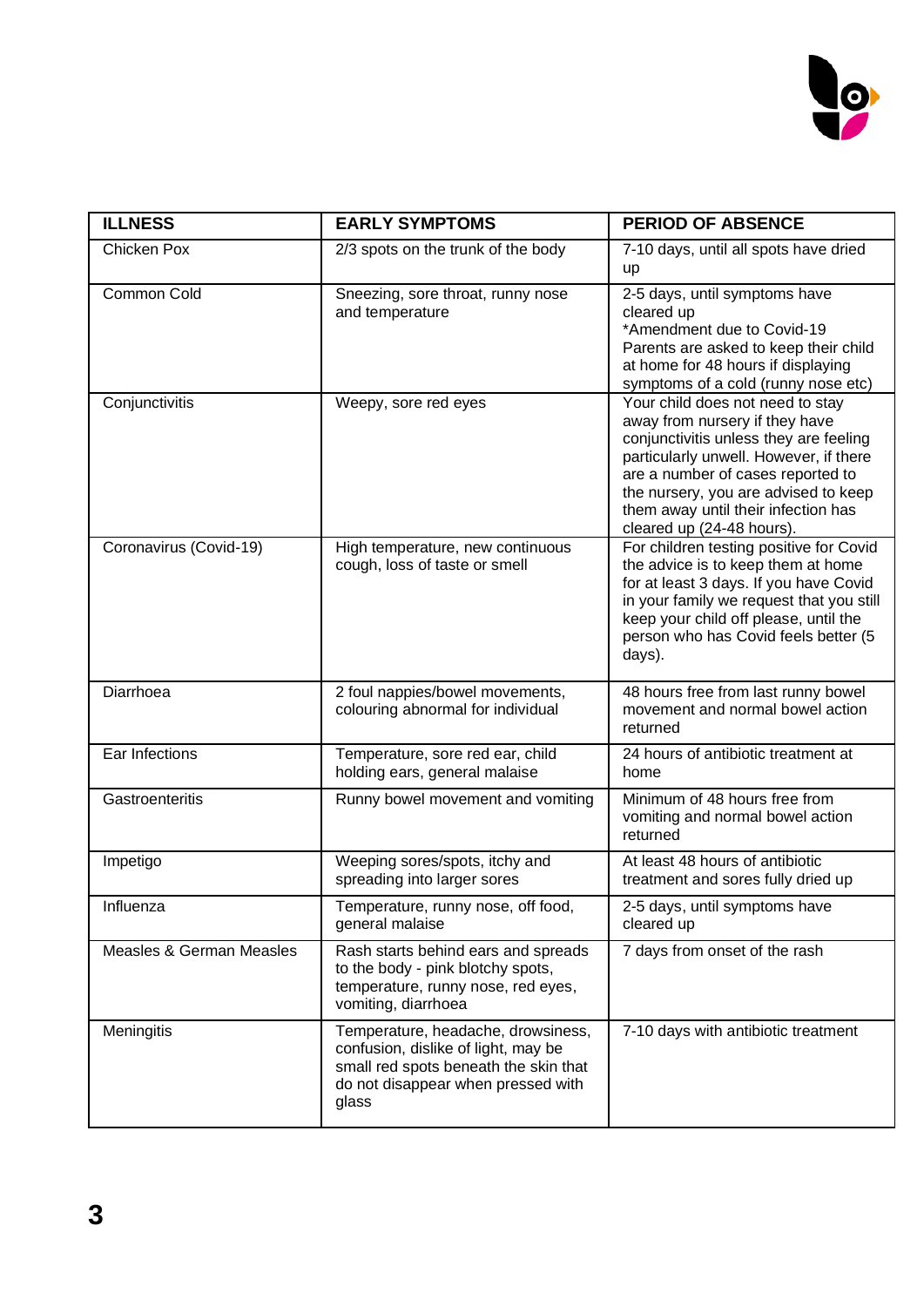

| <b>Mumps</b>          | Swelling of glands at back of neck,<br>temperature, irritability                                                                                                              | 5 days until after the first symptoms                                                                                                                                                                                                                                                                                                                   |  |
|-----------------------|-------------------------------------------------------------------------------------------------------------------------------------------------------------------------------|---------------------------------------------------------------------------------------------------------------------------------------------------------------------------------------------------------------------------------------------------------------------------------------------------------------------------------------------------------|--|
| <b>Scarlet Fever</b>  | Temperature, bright red rash and<br>sore throat                                                                                                                               | With treatment, most people<br>recover in about four to five days and<br>can return to nursery 48 hours after<br>starting antibiotic treatment.                                                                                                                                                                                                         |  |
| Temperatures          | Any child who develops a<br>temperature (over 37.5°C) will be<br>sent home<br>Prior to that if your child appears to<br>have a temperature, they will be<br>closely monitored | Children and young people who are<br>unwell and have a high temperature<br>should stay at home and avoid<br>contact with other people. They can<br>come back to nursery when they no<br>longer have a high temperature, and<br>they are well enough to attend. We<br>request 48 hours absence from the<br>nursery if a high temperature is<br>recorded. |  |
| <b>Tonsillitis</b>    | Temperature, white spots on tonsils,<br>general malaise                                                                                                                       | 48 hours of antibiotic treatment at<br>home                                                                                                                                                                                                                                                                                                             |  |
| Vomiting              | Vomiting, bring up stomach contents                                                                                                                                           | 48 hours free since last time of<br>vomiting                                                                                                                                                                                                                                                                                                            |  |
| <b>Whooping Cough</b> | Temperature, cold symptoms, cough<br>then whoop whilst trying to breathe                                                                                                      | Stay away from nursery, school or<br>work until five days from the start of<br>antibiotic treatment or three weeks<br>after the coughing bouts started<br>(whichever is sooner).                                                                                                                                                                        |  |

### *Reporting of 'notifiable diseases'*

- If a child or adult is diagnosed as suffering from a notifiable disease under the Health Protection (Notification) Regulations 2010, the GP will report this to Public Health England.
- When we become aware, or are formally informed of the notifiable disease, our manager informs Ofsted and contacts Public Health England, and act[s] on any advice given.

### *HIV/AIDS/Hepatitis procedure*

HIV virus, like other viruses such as Hepatitis A, B and C, are spread through body fluids. Hygiene precautions for dealing with body fluids are the same for all children and adults. We:

- Wear single-use vinyl gloves and aprons when changing children's nappies, pants and clothing that are soiled with blood, urine, faeces or vomit.
- Bag soiled clothing for parents to take home for cleaning.
- Clear spills of blood, urine, faeces or vomit using mild disinfectant solution and mops; any cloths used are disposed of with the clinical waste.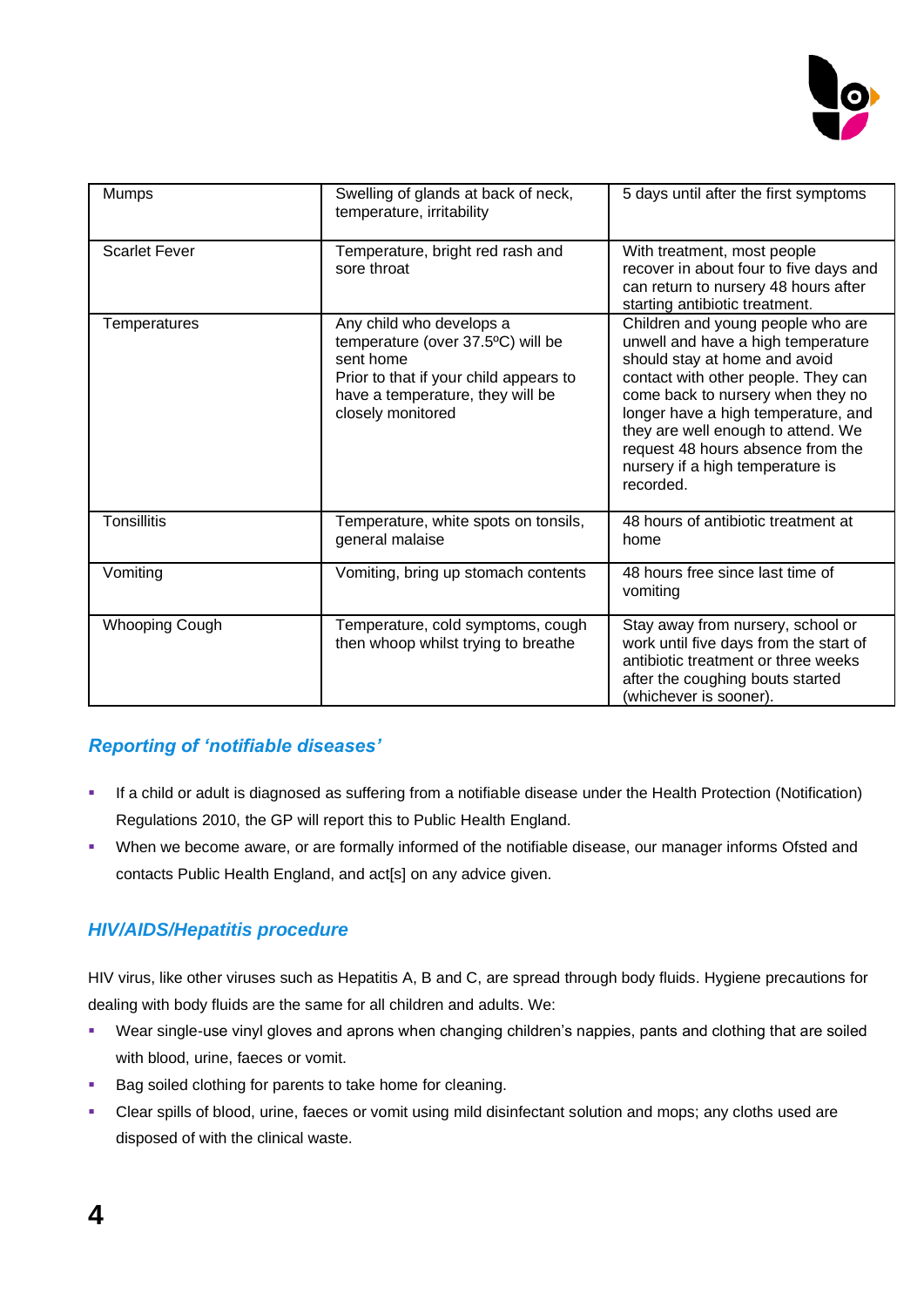

- Clean any tables and other furniture, furnishings or toys affected by blood, urine, faeces or vomit using a disinfectant.
- Ensure that children do not share tooth brushes, which are also soaked weekly in sterilising solution.

#### *Nits and head lice*

- Nits and head lice are not an excludable condition; although in exceptional cases we may ask a parent to keep the child away until the infestation has cleared.
- On identifying cases of head lice, we inform all parents ask them to treat their child and all the family if they are found to have head lice.

#### *Procedures for children with allergies*

- When children start at the setting, we ask their parents if their child suffers from any known allergies. This is recorded on the Registration Form.
- **EXED** If a child has an allergy, we complete a risk assessment form to detail the following:
	- **-** The allergen (i.e., the substance, material or living creature the child is allergic to such as nuts, eggs, bee stings, cats etc).
	- **-** The nature of the allergic reactions (e.g., anaphylactic shock reaction, including rash, reddening of skin, swelling, breathing problems etc).
	- **-** What to do in case of allergic reactions, any medication used and how it is to be used (e.g., EpiPen).
	- **-** Control measures such as how the child can be prevented from contact with the allergen.
	- **-** Review measures.
- **·** This risk assessment form is kept in the child's personal file and a copy is displayed where our staff can see it.
- A health care plan will also be completed.
- **•** Generally, no nuts or nut products are used within the setting.
- **•** Parents are made aware so that no nut or nut products are accidentally brought in, for example to a party.
- *Insurance requirements for children with allergies and disabilities*
- **EXECT** If necessary, our insurance will include children with any disability or allergy, but certain procedures must be strictly adhered to as set out below. For children suffering life threatening conditions, or requiring invasive treatments; written confirmation from our insurance provider must be obtained to extend the insurance.
- At all times we ensure that the administration of medication is compliant with the Safeguarding and Welfare Requirements of the Early Years Foundation Stage.
- Oral medication:
	- **-** Asthma inhalers are now regarded as 'oral medication' by insurers and so documents do not need to be forwarded to our insurance provider. Oral medications must be prescribed by a doctor, dentist, nurse or